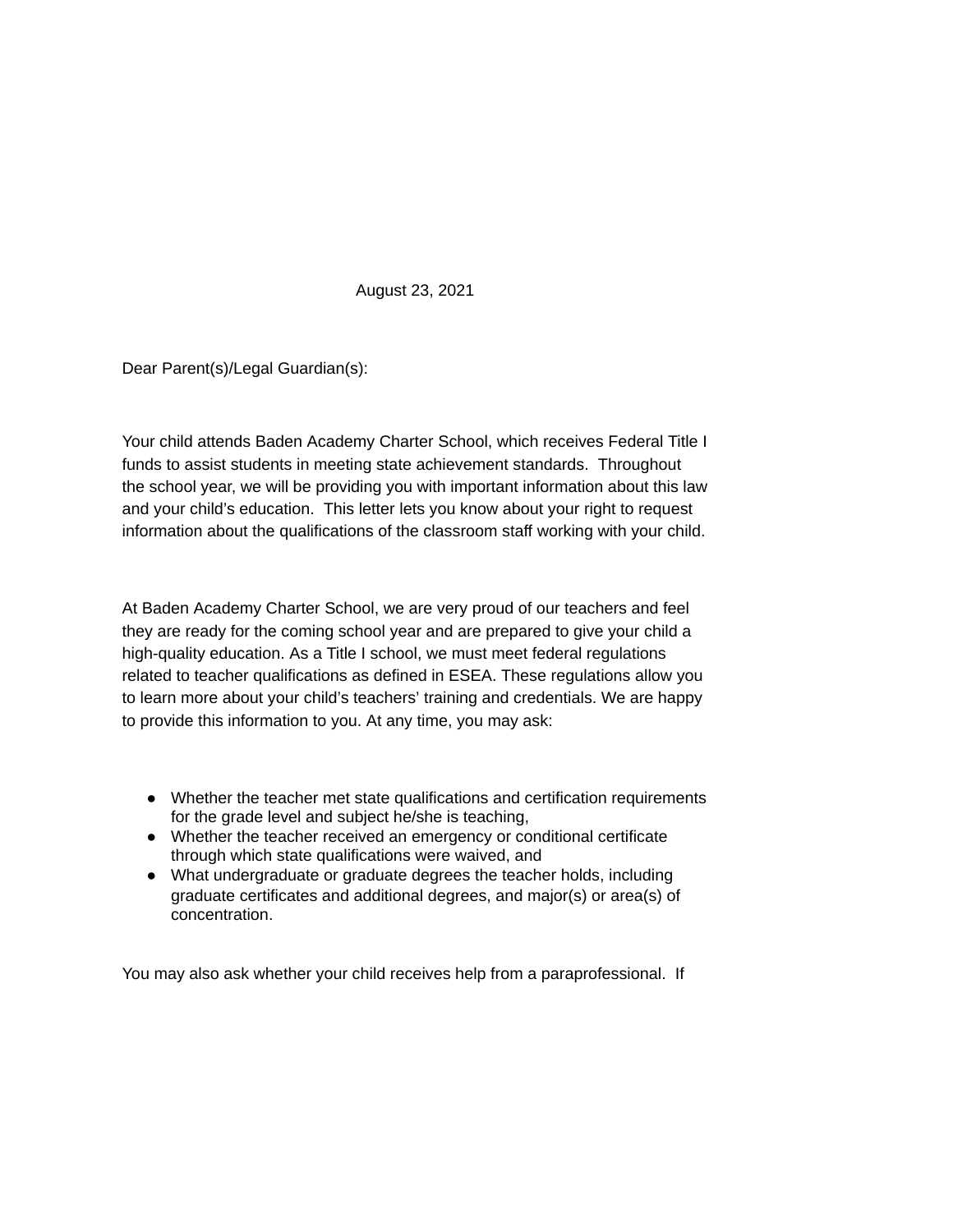your child receives this assistance, we can provide you with information about the paraprofessional's qualifications.

The Every Student Succeeds Act (ESSA) which was signed into law in December 2015 and reauthorizes the Elementary and Secondary Education Act of 1956 (ESEA) includes additional right-to-know requests. At any time, parents and family members can request:

- Information on policies regarding student participation in assessments and procedures for opting out, and
- Information on required assessments that include
	- o subject matter tested,
	- o purpose of the test,
	- o source of the requirement (if applicable),
	- o amount of time it takes students to complete the test, and
	- o time and format of disseminating results.

Our staff is committed to helping your child develop the academic knowledge and critical thinking he/she needs to succeed in school and beyond. That commitment includes making sure that all of our teachers and paraprofessionals meet applicable Pennsylvania state requirements.

If you have any questions about your child's assignment to a teacher or paraprofessional, please contact Craig Jeffers at Baden Academy Charter School 1-855-590-2227 or email me at [craig.jeffers@badenacademy.org](mailto:craig.jeffers@badenacademy.org).

Sincerely,